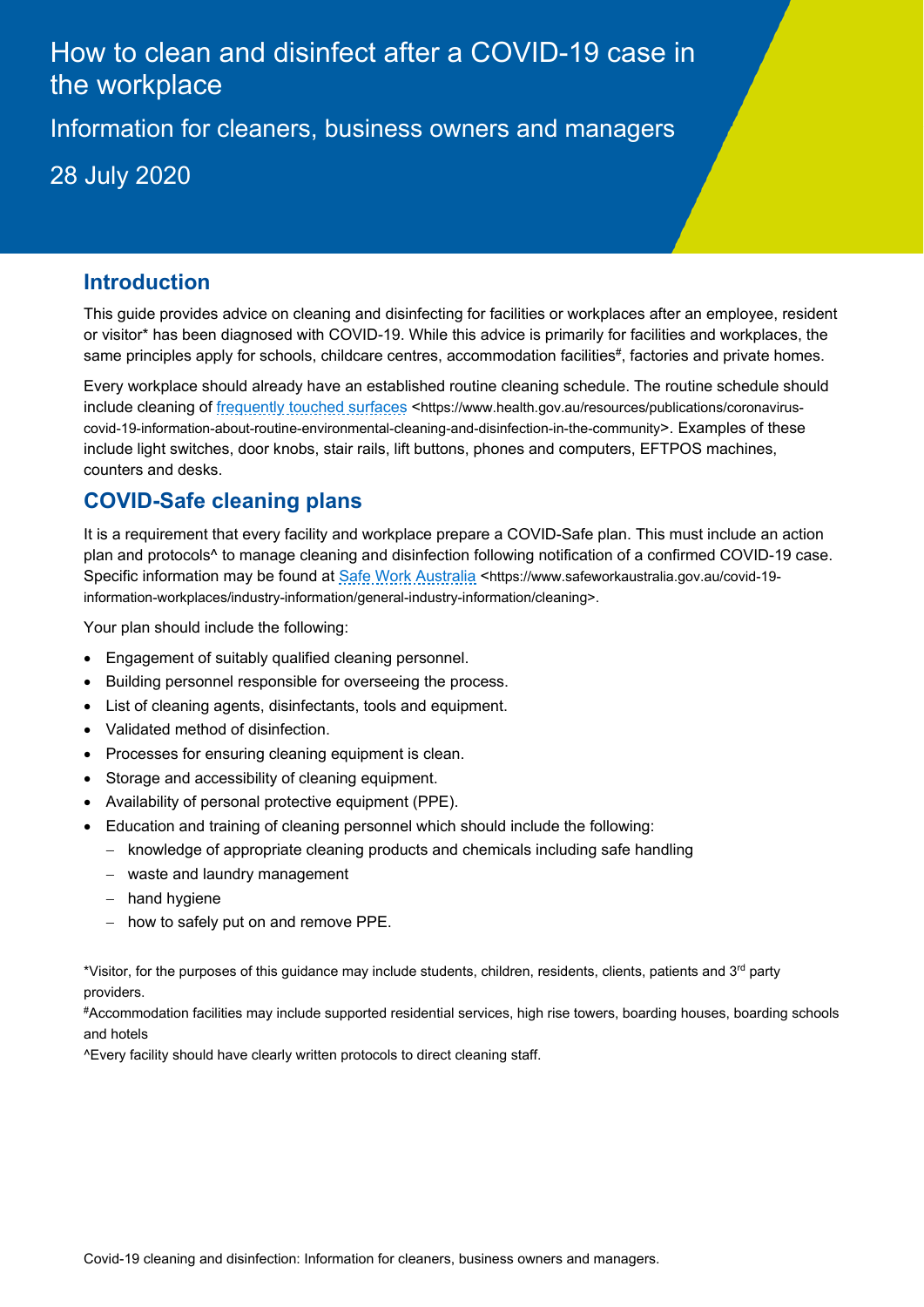## **Basic training for cleaners**

The education and training of cleaning personnel engaged for carrying out decontamination cleaning should include:

 Basic infection control, hand hygiene and PPE training for COVID-19 <https://www.health.gov.au/resources/apps-and-tools/covid-19-infection-control-training>

Optional but highly recommended training:

- VET (Vocational Education& Training) training via an RTO (Registered Training Organisation):
	- The Accredited training unit: HLTINFCOV001 <https://training.gov.au/Training/Details/HLTINFCOV001> - Comply with infection prevention and control policies and procedures.
	- List of RTOs < https://training.gov.au/Search/SearchOrganisation?nrtCodeTitle=HLTINFCOV001> approved to offer this course

### **Why environmental cleaning is important**

Commonly COVID-19 spreads through close contact with an infected person and is typically transmitted via respiratory droplets (produced when an infected person coughs or sneezes).

It can survive on surfaces, depending on the type of surface and the ambient temperature. Less likely than droplet transmission but possible, the employee may acquire the infection if they touch a contaminated object, then touch their mouth, nose or eyes.

## **What happens when there is a confirmed case with COVID-19**

DHHS will contact the facility or workplace if an employee or visitor has been diagnosed with COVID-19 and has been considered infectious while on the premises. The facility or workplace will need to be thoroughly cleaned and disinfected before it can be re-opened and staff can return to work.

A member of the DHHS outbreak team will undertake an onsite assessment and, following discussions with the facility manager, establish which areas are required to be cleaned and disinfected (e.g. areas within the facility/workplace used/visited by the case, such as offices, bathrooms and common areas).

The area(s) will need to be closed to prevent ambulant traffic prior to and during cleaning and disinfection. When cleaning and disinfection begins, if possible, outside doors and windows should be opened to increase air circulation.

## **Information for cleaners**

#### **The importance of cleaning AND disinfection**

Disinfectants may be inactivated by the presence of organic matter therefore physical cleaning must be undertaken prior to the application of a chemical disinfectant.

- **Cleaning** refers to the mechanical action, using a detergent and warm water to remove dirt.
- **Disinfection** is the use of chemicals to kill germs. It is important to remember to **clean** with detergent **before** a disinfectant is used.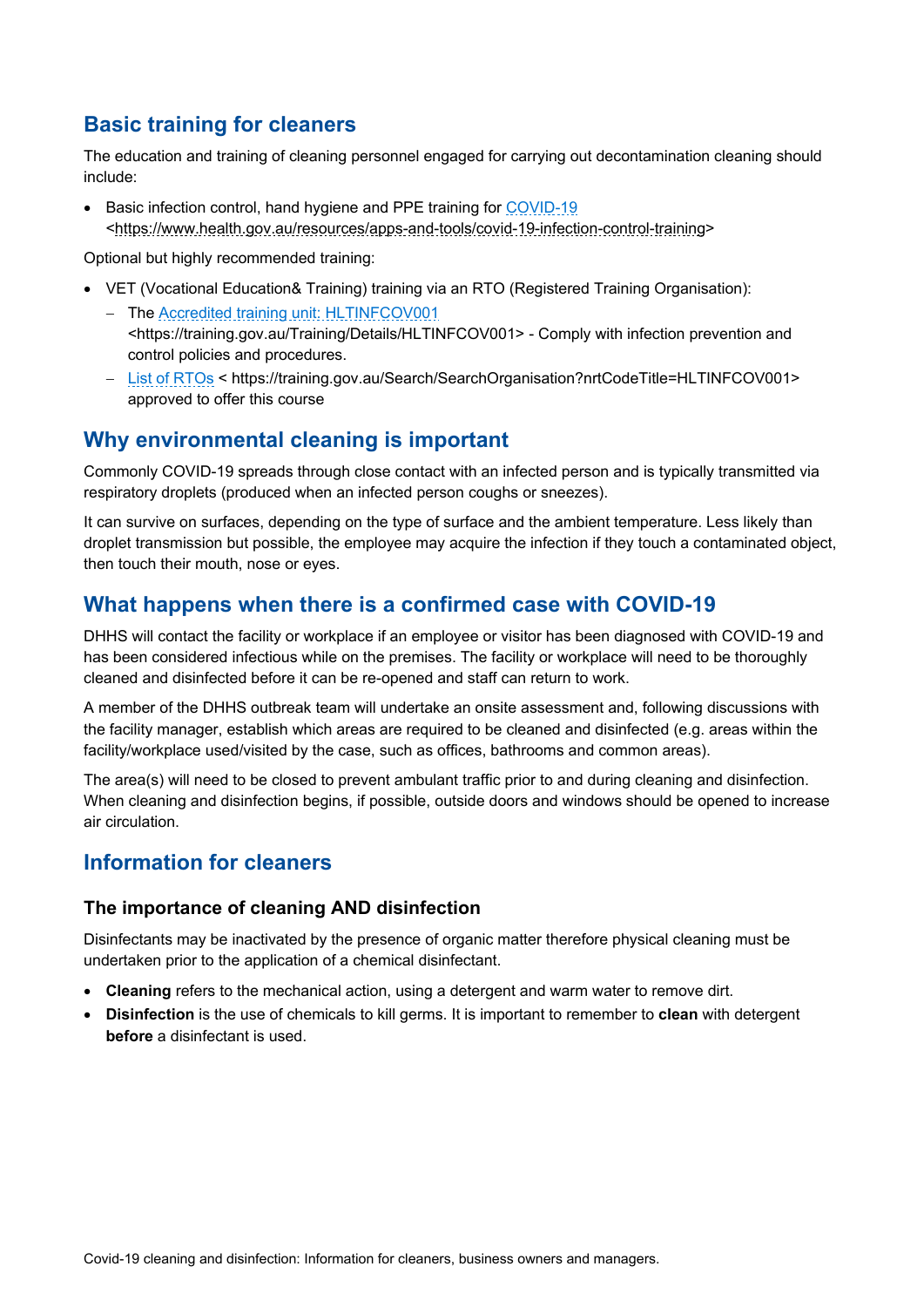### **Use of personal protective equipment (PPE) when cleaning**

The risk of acquiring COVID-19 when cleaning is not as great as the risk when face to face with a sick person who may be coughing or sneezing.

- Avoid touching your face, especially your mouth, nose, eyes and the PPE (i.e. mask and eyewear) whilst cleaning.
- Recommended personal protective equipment (PPE):
	- Perform hand hygiene before and after removal of PPE.
	- Mask and eye protection such as protective goggles or a face-shield. These act to prevent you inadvertently touching your face with contaminated hands and fingers, whether gloved or not. *Prescription glasses are not protective.*
	- Disposable gloves.
	- Plastic apron or a disposable gown should be worn to protect clothing from damage by the cleaning and disinfectant solutions.
	- Coveralls may be worn but only if training has been undertaken.
	- The Department of Education and Training has produced a demonstration video <https://vimeo.com/420124799/030d5447f8> of the steps to be undertaken when donning (putting on) and doffing (taking off) PPE with a gown and with coveralls.

## **Preparation**

#### **Prepare your equipment**

- Gather all equipment (cleaning equipment, disinfectant solution, plastic bags). You may need signage to prevent unauthorised people from entering the cleaning area.
- Before you begin, make sure your equipment is clean. For example wipe down your mop handles, use clean mop heads and make sure your buckets do not have residual dirt.

#### **Prepare yourself**

- Perform hand hygiene
- Put on your PPE

#### **Prepare the area**

- To facilitate cleaning and disinfection of all surfaces:
	- remove clutter and discard disposable items/waste
	- $-$  items that are not used repeatedly or frequently touched, that is within the last 24 to 72 hours should be placed in a clear plastic bag and stored (for example, paper documents).
- For items that require laundering, arrange for these to be sent to a commercial laundry or washed in an onsite washing machine (if available).
- Remove crockery and cutlery. Place in an on-site dishwasher (if available) or wash in warm soapy water.
- Identify soft furnishings which need to be cleaned with the steam cleaner.

#### **Prepare the neutral detergent and the disinfectant solution:**

- Follow manufacturer's instructions for appropriate dilution and use (see Appendix one).
- Wear gloves and eye protection when handling.
- Solutions should be made up as they are needed. Pre-diluted bleach solutions lose potency over time and on exposure to sun-light and as such need to be made up fresh daily.
- Only use bleach on non-porous surfaces as it may damage other surfaces.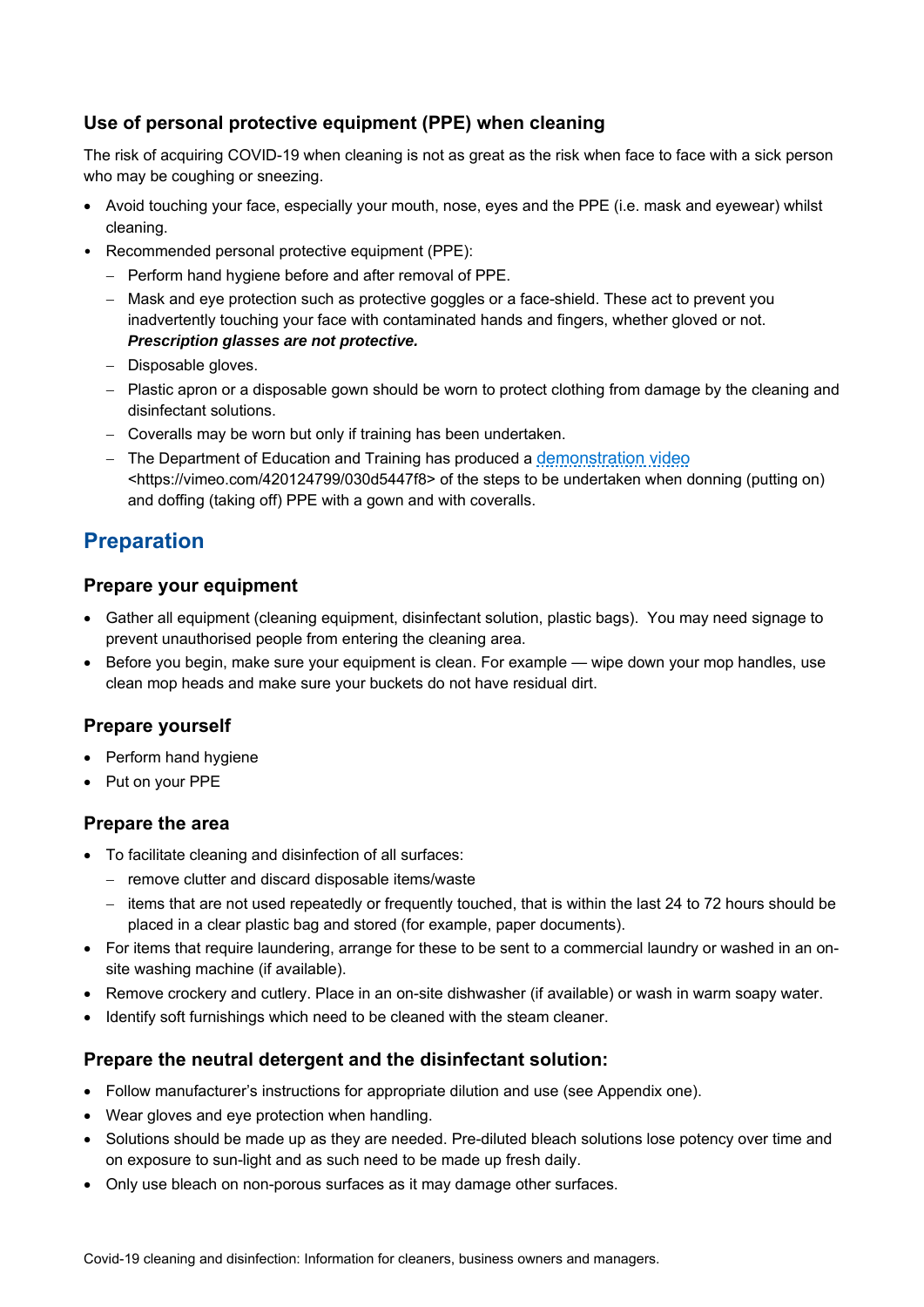## **Clean and disinfect**

- Thoroughly clean surfaces using detergent and water.
- Apply disinfectant to surfaces using disposable paper towel or a disposable cloth. If non-disposable cloths are used, ensure they are laundered and dried before reusing.
- Ensure surfaces remain wet for the period of time required to kill the virus (this is known as contact time) as specified by the manufacturer. If no time is specified, leave on the surface for 10 minutes.
- Wipe disinfectant off surfaces to prevent damage.
- Remove and discard gloves. If gloves are reusable, wash with soap and water after use and leave to dry. Wash hands with soap and water or use an alcohol-based hand rub immediately after removing gloves.

2-in-1 products combine a detergent and TGA listed hospital grade disinfectant product with activity against viruses. These may be used as long as the manufacturer's instructions are followed regarding dilution, use and contact times for disinfection (that is, how long the product must remain on the surface to ensure disinfection takes place).

Swabbing surfaces for COVID-19 after cleaning, is not required. A visual inspection is sufficient.

## **Choice, preparation and use of disinfectants**

Disinfectants containing ≥ 70% alcohol, quaternary ammonium compounds such as benzalkonium chloride or diluted household bleach including products containing sodium hypochlorite are suitable.

If purchasing any product from a supplier always ask for a material safety data sheet (MSDS). If the product is purchased in store, carefully read the instructions on the label, follow the application and the safety instructions.

Disinfectants that may be used for COVID-19 can be found in the Australian Register of Therapeutic Goods (ARTG) <https://www.tga.gov.au/disinfectants-use-against-covid-19-artg-legal-supply-australia>.

A household or commercial grade virucidal disinfectant is suitable to use in non-healthcare workplaces. It must be one that can kill viruses. This should be written on the label as virucidal or anti-viral.

- The most readily available disinfectants are chlorine-based products (household bleach). To achieve the correct dilution, follow the manufacturer's instructions or use the chlorine dilutions calculator to achieve a 1000 parts per million (ppm) dilution.
- For the chlorine dilutions calculator refer to Appendix 1.
- Once diluted, bleach solutions lose potency over time and on exposure to sun-light and so must be made up prior to use.

## **Cleaning and disinfection of carpets and soft furnishings**

Soft furnishings or fabric covered items (for example, fabric covered chairs or car seats) that cannot be wiped clean or washed in a washing machine should be steam cleaned.

Use hot water extraction cleaning equipment that releases at a minimum of 70 degrees Celsius under pressure must be used to ensure appropriate disinfection. Allow to dry thoroughly before re-use.

## **Management of linen, reusable cleaning equipment, crockery and cutlery**

If there are items that can be laundered, such as towels, linen, mop heads, reusable cleaning cloths and toys launder them in accordance with the manufacturer's instructions using the hottest setting possible. Do not shake dirty laundry as this may disperse the virus through the air. Dry items completely.

Contain all linen and reusable cleaning equipment (that is, mop heads & cleaning cloths) before removal from the area in a plastic bag. Transport promptly for immediate washing.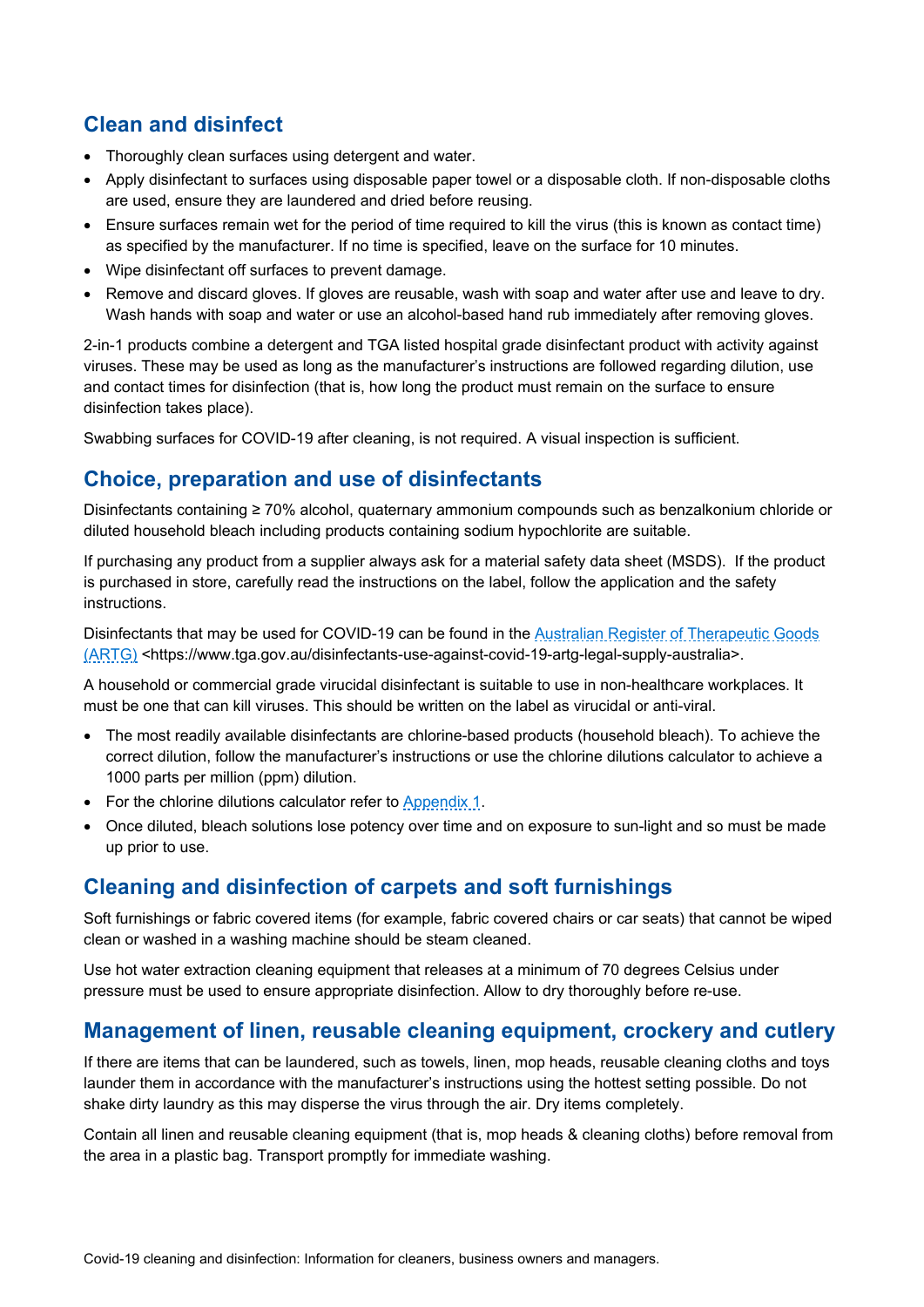Wash crockery and cutlery in a dishwasher on the hottest setting possible. If a dishwasher is not available, hand wash with hot soapy water and allow to air dry.

### **Waste**

Dispose of PPE and single use cleaning equipment, such as wipes, in a leak proof plastic bag. When finished with the bag, tie it up and dispose in general waste.

## **Fogging (wet or dry)**

DHHS does NOT RECOMMEND the use of dry or wet fogging for COVID-19 cleaning and disinfection.

- Dry fogging, under high pressure with a fine bore nozzle, produces uniformly fine droplets. The droplet size is less than 10 microns. This leaves surfaces dry.
- Wet fogging is a broad term and refers to systems which use significantly lower pressures and variation in the bore size of the nozzle. In some systems the droplet size is between 10-30 microns but other systems the droplet size is greater than 100 microns (misting). Surfaces are always left wet.

Fogging requires specialised training and equipment. While it may be used in some industries for routine environmental disinfection it is **not a recommended** disinfection process for COVID-19 for the following reasons:

- 1. Fogging alone does not achieve the mechanical action of cleaning (removing dirt and grime).
	- Physical removal of dirt is an important step prior to disinfection and should not be omitted.
- 2. There are potential health and safety risks associated with aerosolised chemical disinfectants including skin, eye, and respiratory irritation. This risk is increased with prolonged exposure experienced by cleaners and vulnerable occupants such as infants and asthmatics.
- 3. Fogging may leave high levels of toxic residues. Soft furnishings may continue to release the chemicals for a long time after treatment resulting in potential occupational exposure risks.
- 4. There is significant risk that fogging will not give the disinfectant sufficient contact with the surface to disinfect it effectively.
	- $-$  Factors that may inhibit adequate disinfection include the following: fogging is carried out too quickly, the mist is too fine and too close to the surface, or the air flow is too great.
- 5. Fogging chemicals, if allowed to go the HVAC system (heating, ventilation, air conditioning) may result in potential occupational exposures to other building users.

## **References**

Australian Government. Environmental cleaning and disinfection principles for health and residential care facilities, Accessed June 2020, https://www.health.gov.au/resources/publications/coronavirus-covid-19 environmental-cleaning-and-disinfection-principles-for-health-and-residential-care-facilities

Australian Government, Coronavirus (COVID-19) Information about routine environmental cleaning and disinfection in the community, Accessed June 2020,

<https://www.health.gov.au/resources/publications/coronavirus-covid-19-information-about-routineenvironmental-cleaning-and-disinfection-in-the-community>

Australian Government, Therapeutic Goods Administration, Accessed June 2020,

https://www.tga.gov.au/disinfectants-use-against-covid-19-artg-legal-supply-australia

- Safework Australia, Accessed June 2020, https://www.safeworkaustralia.gov.au/covid-19-informationworkplaces/industry-information/general-industry-information/cleaning
- Health and Safety Executive, UK, Accessed July 2020, https://www.hse.gov.uk/coronavirus/disinfectingpremises-during-coronavirus-outbreak.htm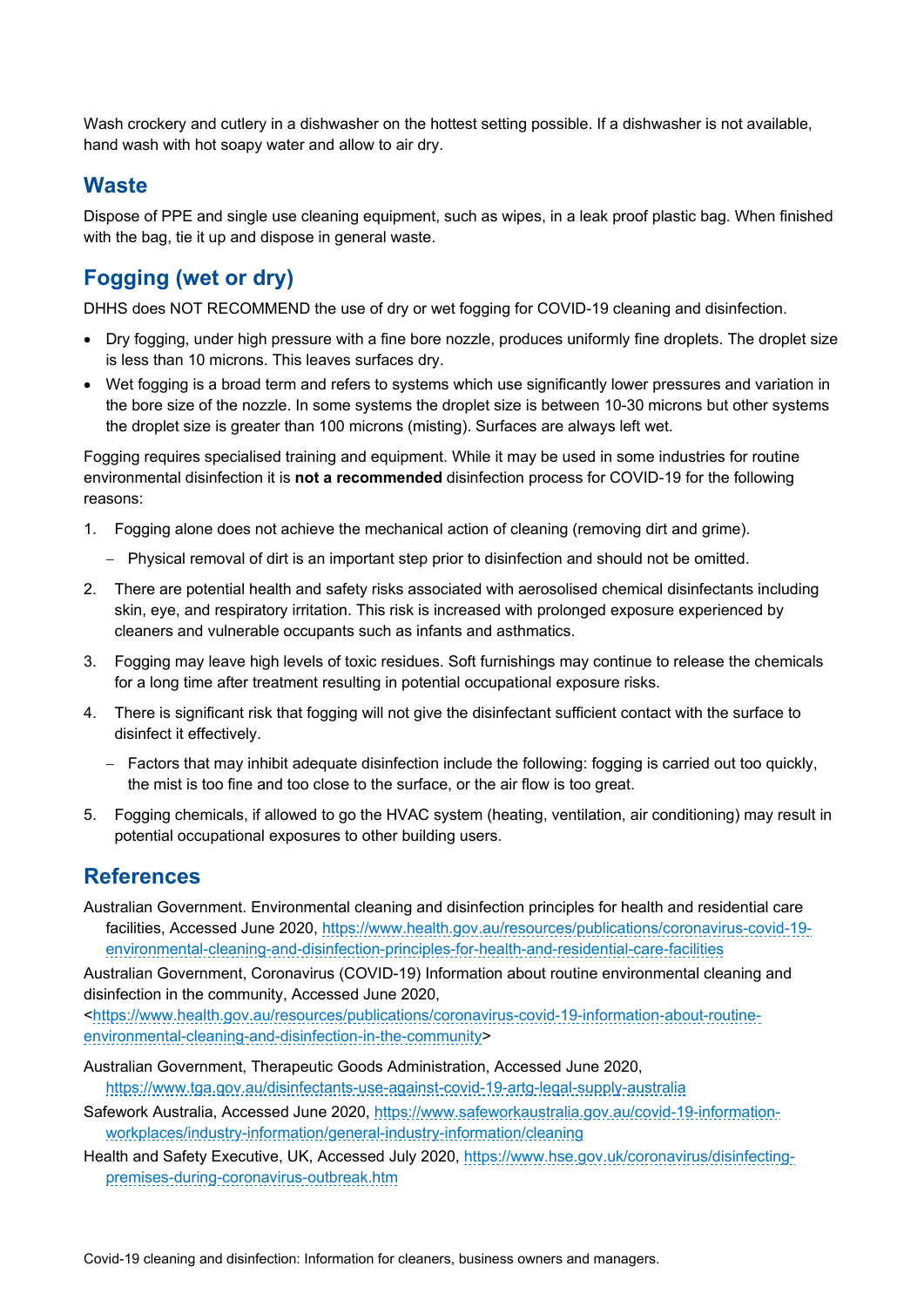#### **Example CHECKLIST (Page 1)**

#### **Personal Protective Equipment Mark box with:**  $\sqrt{X}$  NA

|                           | Hand Hygiene (HH) is available<br>1.<br>Handwashing facilities or hand sanitiser                                                                                                                                                                                                                                                                                                                           |  |  |  |  |  |  |
|---------------------------|------------------------------------------------------------------------------------------------------------------------------------------------------------------------------------------------------------------------------------------------------------------------------------------------------------------------------------------------------------------------------------------------------------|--|--|--|--|--|--|
| 2.                        | Gloves<br>(May be reusable or disposable)—must perform HH before putting on and taking off                                                                                                                                                                                                                                                                                                                 |  |  |  |  |  |  |
| 3.                        | Disposable face mask<br>Before removing perform HH. Do not touch the front. Use the ties or ear loops to remove.                                                                                                                                                                                                                                                                                           |  |  |  |  |  |  |
| 4.                        | Protective eyewear or Face shield (May be reusable or disposable)<br>Prescription glasses are not protective                                                                                                                                                                                                                                                                                               |  |  |  |  |  |  |
| 5.                        | Plastic apron or full-length disposable gown. Coveralls may be used if trained in donning and<br>doffing.<br>This is precautionary to protect clothing from the chemicals used.                                                                                                                                                                                                                            |  |  |  |  |  |  |
| <b>Cleaning equipment</b> |                                                                                                                                                                                                                                                                                                                                                                                                            |  |  |  |  |  |  |
| 6.                        | Large supply of disposable cleaning cloths<br>Reusable cloths may be used if the site has a process for laundering them.<br>This maybe a site-based washing machine & dryer or a pre-existing contract with a<br>$\circ$<br>commercial laundry.                                                                                                                                                            |  |  |  |  |  |  |
| 7.                        | Mop & bucket<br>Reusable mop heads may be used if the site or the cleaning contractor has a process for<br>laundering them.<br>Disposable mop heads should be discarded in general waste.                                                                                                                                                                                                                  |  |  |  |  |  |  |
| 8.                        | Extension pole for high level cleaning                                                                                                                                                                                                                                                                                                                                                                     |  |  |  |  |  |  |
| 9.                        | 2 Step clean<br>Step 1: Neutral detergent<br>Step 2: Bleach Solution or TGA approved disinfectant with virucidal activity<br>- Read the product label to see if it is effective against viruses<br>- Follow the directions for preparation<br>Strictly follow dilution requirements<br>$-$<br>Read the label for contact time<br>Wipe off residual disinfectant after contact time completed.<br><b>OR</b> |  |  |  |  |  |  |
|                           | 10. 2-in-1 clean<br>Use a TGA approved 2-in-1 detergent/disinfectant product<br>Read the product label to see if it is effective against viruses<br>$\qquad \qquad -$<br>Follow the directions for preparation<br>$\qquad \qquad -$<br>Read the label for contact time                                                                                                                                     |  |  |  |  |  |  |
|                           | 11. Steam cleaner (basic requirement-- release steam at a minimum of 70°C under pressure)<br>For soft furnishings or fabric items that cannot be washed in a washing machine or withstand<br>bleach                                                                                                                                                                                                        |  |  |  |  |  |  |
|                           | 12. Large supply of plastic waste bags<br>Check with site manager where these will go.                                                                                                                                                                                                                                                                                                                     |  |  |  |  |  |  |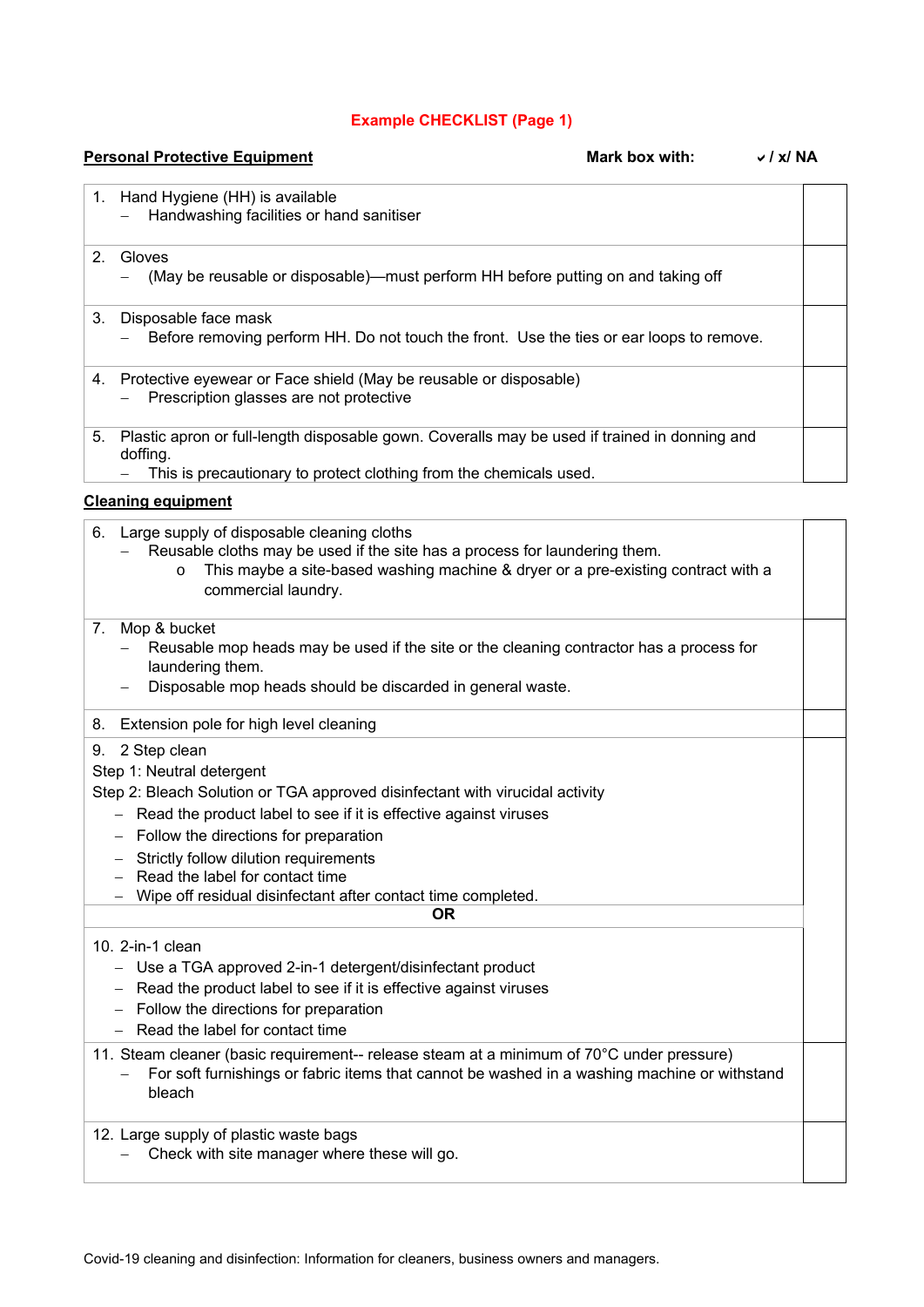#### **Example CHECKLIST (Page2)**

#### **Area preparation**

13. Define the area to be cleaned.

- This will be determined in discussion with the DHHS outbreak team and the senior manager of the workplace.
- They will include areas within the workplace used/visited by the COVID-19 positive case such as offices, bathrooms and common areas.

#### 14. Close off area to be cleaned

- Use signage to prevent accidental entry by others
- If possible, open outside doors and windows to increase air circulation just prior to cleaning and disinfection.
- 15. Remove clutter and discard disposable items/waste into general waste bags, seal and dispose
- 16. Quarantine items that need to be kept.
	- Place items in a clear plastic bag and store for 72 hours (e.g. paper documents).
- 17. Items that require laundering.
	- Do not shake laundry
	- Arrange for these to be sent to commercial laundry or washed in an on-site washing machine (if available). In workplaces where there are children i.e. schools or childcare centres, this may include dress up clothing.

18. Remove crockery and cutlery

- $-$  Place in an on-site dishwasher (if available) or wash in warm soapy water.
- 19. Identify soft furnishings which need to be cleaned with the steam cleaner

#### **Cleaning and Disinfection**

- 20. Using detergent and water, clean the furniture from cleanest to dirtiest (e.g. toilets are cleaned last) and high to low.
	- Walls and ceilings may not need to be cleaned unless there is evidence of gross contamination of respiratory secretions. Walls may only need to be cleaned to touch height and frequently touched areas. This should be discussed with the DHHS outbreak team.
- 21. Using TGA listed/bleach disinfectant solution, clean the furniture from high to low (as above)
- 22. Allow for contact time of disinfectant (refer to product information)
- 23. Wipe off residual disinfectant.
- 24. Steam clean soft furnishings

#### **After**

| 25. Clean all re-usable cleaning equipment with disinfectant solution                         |  |  |  |  |
|-----------------------------------------------------------------------------------------------|--|--|--|--|
| - Wipe down mop handles, buckets and steam cleaner                                            |  |  |  |  |
| 26. Bag cleaning items that need to be laundered in a plastic bag and arrange to be laundered |  |  |  |  |
| 27. Remove all waste into general waste                                                       |  |  |  |  |
| 28. Site inspection with facility manager and DHHS outbreak team representative               |  |  |  |  |